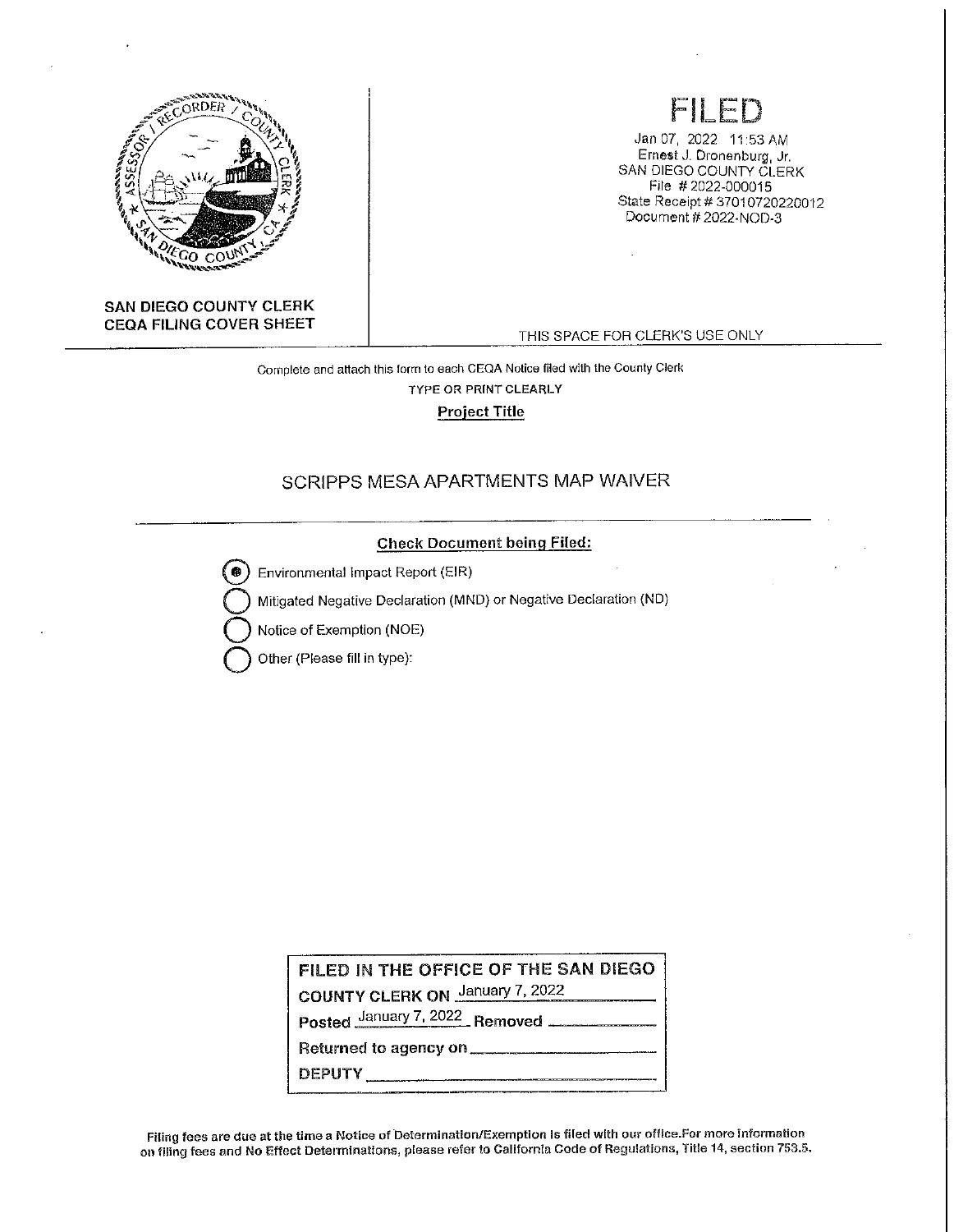|              |                                                                                                                                                                                                                 | <b>NOTICE OF DETERMINATION</b>                |              |                                 |  |
|--------------|-----------------------------------------------------------------------------------------------------------------------------------------------------------------------------------------------------------------|-----------------------------------------------|--------------|---------------------------------|--|
| (Choose one) | (Consistency Determination Pursuant to CEQA Section 15162)                                                                                                                                                      |                                               |              |                                 |  |
| TO: <u>X</u> | Recorder/County Clerk                                                                                                                                                                                           |                                               | <b>FROM:</b> | City of San Diego               |  |
|              | P.O. Box 1750, MS A33 -                                                                                                                                                                                         |                                               |              | Development Services Department |  |
|              | 1600 Pacific Hwy, Room 260                                                                                                                                                                                      |                                               |              | 1222 First Avenue, MS 501       |  |
|              | San Diego, CA 92101-2422                                                                                                                                                                                        |                                               |              | San Diego, CA 92101             |  |
|              |                                                                                                                                                                                                                 |                                               |              |                                 |  |
|              | Office of Planning and Research                                                                                                                                                                                 |                                               |              |                                 |  |
|              | 1400 Tenth Street, Room 121                                                                                                                                                                                     |                                               |              |                                 |  |
|              | Sacramento, CA 95814                                                                                                                                                                                            |                                               |              |                                 |  |
|              |                                                                                                                                                                                                                 |                                               |              |                                 |  |
|              | PROJECT NUMBER: 678857.                                                                                                                                                                                         | <b>STATE CLEARINGHOUSE NUMBER: 2017011008</b> |              |                                 |  |
|              | PROJECT TITLE: Scripps Mesa Apartments Map Walver                                                                                                                                                               |                                               |              |                                 |  |
|              |                                                                                                                                                                                                                 |                                               |              |                                 |  |
|              | Project Location: 10380 Spring Canyon Road, San Diego, CA 92131                                                                                                                                                 |                                               |              |                                 |  |
|              |                                                                                                                                                                                                                 |                                               |              |                                 |  |
|              | PROJECT DESCRIPTION: - The project proposes a Tentative Map Waiver to create one lot with eight condominium units. No                                                                                           |                                               |              |                                 |  |
|              | physical development is proposed with the project. The development of the site was previously analyzed under FEIR                                                                                               |                                               |              |                                 |  |
|              | Scripps Mesa Joint Occupancy Project located at 10380 Spring Canyon Road.                                                                                                                                       |                                               |              |                                 |  |
|              |                                                                                                                                                                                                                 |                                               |              |                                 |  |
|              | An Environmental impact Report (EIR) was previously certified by the San Diego Unified School District to analyze the                                                                                           |                                               |              |                                 |  |
|              | development of the Scripps Mesa Joint Occupancy Project (SCH No. 2017011008). The project includes the construction of                                                                                          |                                               |              |                                 |  |
|              | 264 for-rent residential apartment units including affordable rental housing and market rate rental housing,                                                                                                    |                                               |              |                                 |  |
|              | retail/commercial, a four-story parking structure, and a makerspace/lab community use facility.                                                                                                                 |                                               |              |                                 |  |
|              |                                                                                                                                                                                                                 |                                               |              |                                 |  |
|              | Pursuant to Public Resources Code Section 21166 and CEQA guidelines 15162, the City has determined that: (1) there is                                                                                           |                                               |              |                                 |  |
|              | substantial evidence that none of the conditions requiring preparation of a subsequent EIR exist, and (2) the City will rely                                                                                    |                                               |              |                                 |  |
|              | on the previous environmental document, which adequately addresses this project.                                                                                                                                |                                               |              |                                 |  |
|              |                                                                                                                                                                                                                 |                                               |              |                                 |  |
|              | The proposed project was would, or X would not introduce additional impacts or increase the severity of impacts<br>beyond those already analyzed in the Final Environmental Impact Report (SCH No. 2017011008). |                                               |              |                                 |  |
|              |                                                                                                                                                                                                                 |                                               |              |                                 |  |
|              | PROJECT APPLICANT: Janay Kruger, (619) 917-4067, 4660 La Jolla Village Dr., Ste. 180, San Diego, CA 92122                                                                                                       |                                               |              |                                 |  |
|              |                                                                                                                                                                                                                 |                                               |              |                                 |  |
|              | This is to advise that the City of San Diego Hearing Officer on November 3, 2021 approved the above described project                                                                                           |                                               |              |                                 |  |
|              | and made the following determinations:                                                                                                                                                                          |                                               |              |                                 |  |
|              |                                                                                                                                                                                                                 |                                               |              |                                 |  |
|              | (1) No Substantial changes are proposed in the project which will require major revisions of the previous Final                                                                                                 |                                               |              |                                 |  |
|              | Environmental impact Report (SCH No. 2017011008) due to the Involvement of new significant environmental                                                                                                        |                                               |              |                                 |  |
|              | effects or a substantial increase in the severity of previously identified significant effects; and,                                                                                                            |                                               |              |                                 |  |
|              |                                                                                                                                                                                                                 |                                               |              |                                 |  |
|              | (2) No Substantial changes occur with respect to the circumstances under which the project is undertaken which will                                                                                             |                                               |              |                                 |  |
|              | require major revisions of the previous Final Environmental Impact Report (SCH No. 2017011008) due to the                                                                                                       |                                               |              |                                 |  |
|              | Involvement of new significant environmental effects or a substantial increase in the severity of previously                                                                                                    |                                               |              |                                 |  |
|              | Identified significant effects; or,                                                                                                                                                                             |                                               |              |                                 |  |
|              |                                                                                                                                                                                                                 |                                               |              |                                 |  |
|              | (3) New information of substantial importance, which was not known and could not have been known with the                                                                                                       |                                               |              |                                 |  |
|              | exercise of reasonable diligence at the time the previous Final Environmental impact Report (SCH No. 2017011008)                                                                                                |                                               |              |                                 |  |
|              | was certified, shows any of the following:                                                                                                                                                                      |                                               |              |                                 |  |
|              |                                                                                                                                                                                                                 |                                               |              |                                 |  |
|              | a. The project will have one or more significant effects not discussed in the previous Final Environmental                                                                                                      |                                               |              |                                 |  |
|              | Impact Report (SCH No. 2017011008);                                                                                                                                                                             |                                               |              |                                 |  |
|              |                                                                                                                                                                                                                 |                                               |              |                                 |  |
|              | b. Significant effects previously examined will be substantially more severe than shown in the previous Final<br>Environmental impact Report (SCH No. 2017011008);                                              |                                               |              |                                 |  |
|              |                                                                                                                                                                                                                 |                                               |              |                                 |  |
|              |                                                                                                                                                                                                                 |                                               |              |                                 |  |
|              | c. Mitigation measures or alternatives previously found not to be feasible would in fact be feasible, and                                                                                                       |                                               |              |                                 |  |
|              | would substantially reduce one or more significant effects of the project, but the project proponents<br>decline to adopt the mitigation measure or alternative; or,                                            |                                               |              |                                 |  |
|              |                                                                                                                                                                                                                 |                                               |              |                                 |  |

 $\ddot{\phantom{a}}$ 

*I*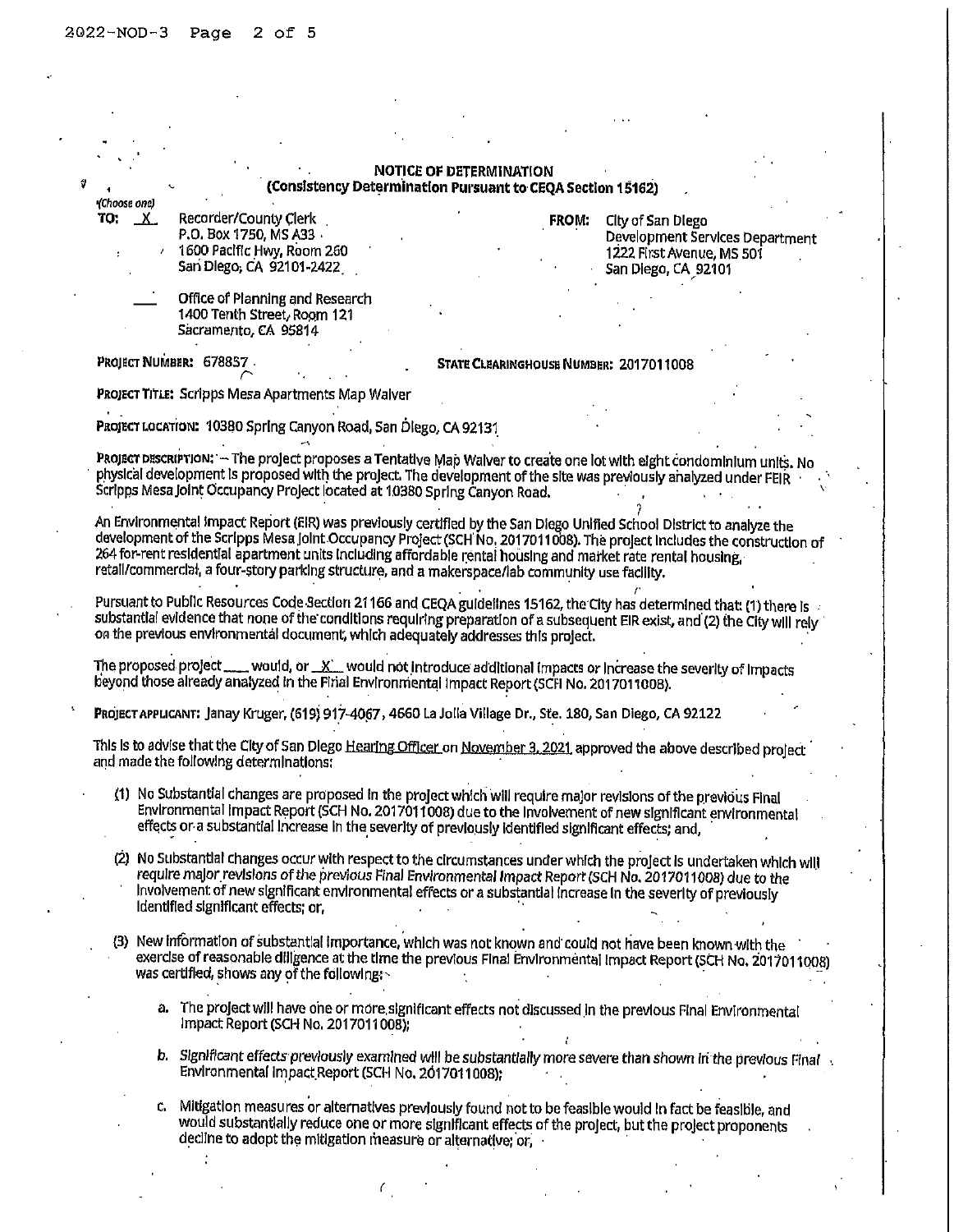d. Mitigation measures or alternatives which are considerably different from those analyzed In the prevlou~ Final Environmental Impact Report (SCH No. 2017011008); would substantially reduce one or more  $\,$ significant effects on the environment, but the project proponents decline to adopt the mitigation measure·  $\alpha$  alternative.  $\blacksquare$  .  $\blacksquare$  .  $\blacksquare$  .  $\blacksquare$  .  $\blacksquare$  .  $\blacksquare$  .  $\blacksquare$  .  $\blacksquare$  .  $\blacksquare$  .  $\blacksquare$  .  $\blacksquare$  .  $\blacksquare$  .  $\blacksquare$  .  $\blacksquare$  .  $\blacksquare$  .  $\blacksquare$  .  $\blacksquare$  .  $\blacksquare$  .  $\blacksquare$  .  $\blacksquare$  .  $\blacksquare$  .  $\blacksquare$  .  $\blacksquare$ 

It is hereby certified that the final environmental report, including comments and responses, is available to the public at the office of the Development Services Department, 1222 First Avenue, San Diego, CA 92101.

| Filed by:<br>Signature<br>н.,                                                                                                      | Analyst: | Rachael Ferrell | Telephone: | (619) 446-5129 |  |
|------------------------------------------------------------------------------------------------------------------------------------|----------|-----------------|------------|----------------|--|
|                                                                                                                                    |          |                 |            | Sara Osborn    |  |
|                                                                                                                                    |          |                 |            |                |  |
|                                                                                                                                    |          |                 |            | Senior Planner |  |
| Title                                                                                                                              |          |                 |            |                |  |
| [Attach Copy of Check, Proof of CDFG Payment, or No Effect Form]<br>Reference: California Public Resources Code, Section 15162/63. |          |                 |            |                |  |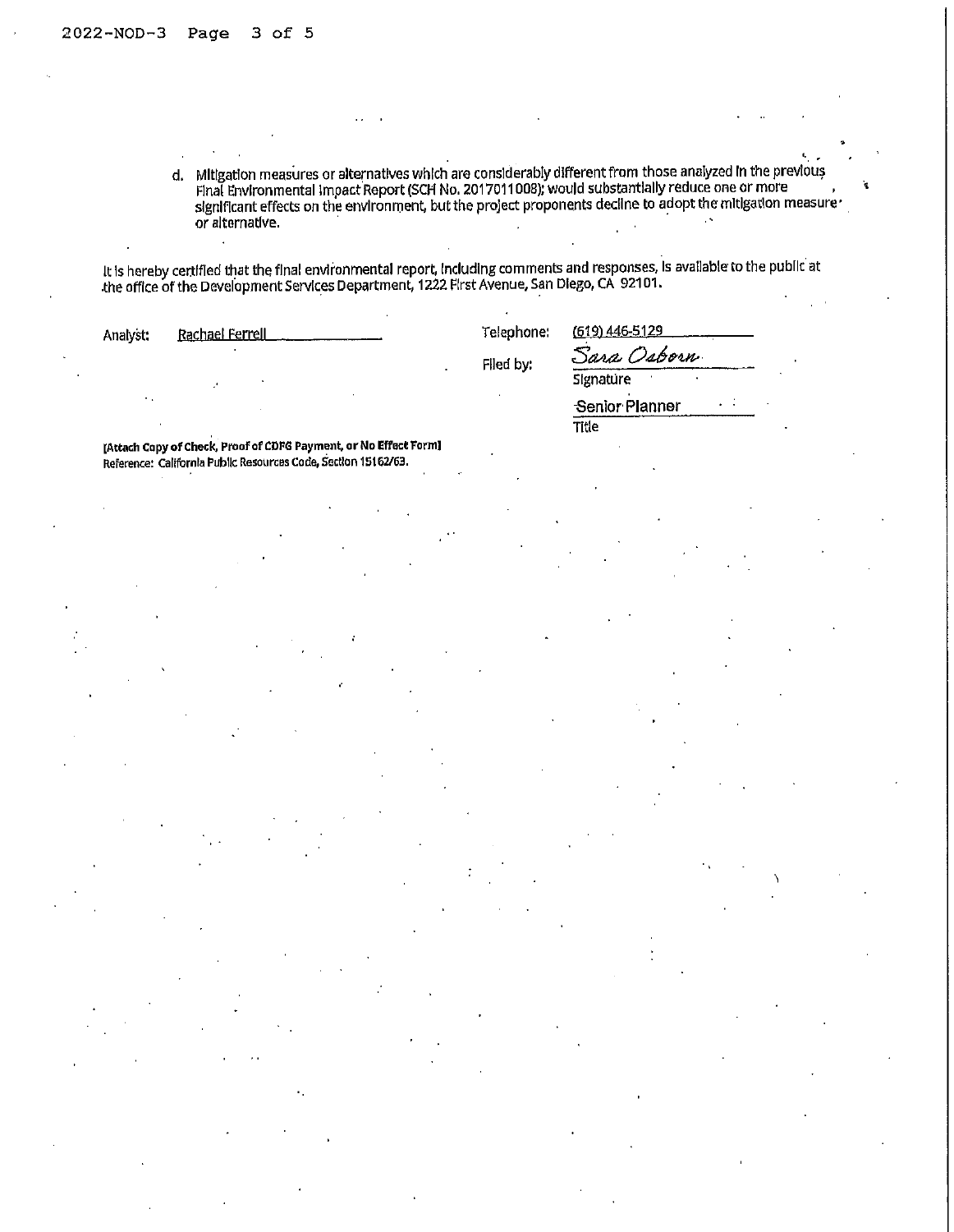

# State of California - Department of Fish and Wildlife<br>2018 ENVIRONMENTAL FILING FEE CASH RECEIPT<br>DFW 753.5a (Rev. 12/15/15) Previously DFG 753.5a

|                                                                                                                                                                         |                         | RECEIPT NUMBER:                        |                                            |
|-------------------------------------------------------------------------------------------------------------------------------------------------------------------------|-------------------------|----------------------------------------|--------------------------------------------|
|                                                                                                                                                                         |                         | 37-2018-0560                           |                                            |
|                                                                                                                                                                         |                         |                                        | STATE CLEARINGHOUSE NUMBER (If applicable) |
| SEE INSTRUCTIONS ON REVERSE. TYPE OR PRINT CLEARLY.                                                                                                                     |                         | 2017011008                             |                                            |
| <b>LEAD AGENCY</b>                                                                                                                                                      | LEAD AGENCY EMAIL       |                                        | DATE                                       |
| SAN DIEGO UNIFIED SCHOOL DISTRICT                                                                                                                                       | -                       |                                        | 6/20/2018                                  |
| COUNTY/STATE AGENCY OF FILING                                                                                                                                           |                         |                                        | DOCUMENT NUMBER                            |
| San Diego County                                                                                                                                                        |                         |                                        | *20180124*                                 |
| <b>PROJECT TITLE</b>                                                                                                                                                    |                         |                                        |                                            |
| SCRIPPS MESA JOINT OCCUPANCY PROJECT                                                                                                                                    |                         |                                        |                                            |
| PROJECT APPLICANT NAME                                                                                                                                                  | PROJECT APPLICANT EMAIL |                                        | <b>PHONE NUMBER</b>                        |
| SAN DIEGO UNIFIED SCHOOL DISTRICT                                                                                                                                       | بيب                     |                                        | 619-609-3431                               |
| PROJECT APPLICANT ADDRESS                                                                                                                                               | lCITY.                  | <b>STATE</b>                           | <b>ZIP CODE</b>                            |
| 4100 NORMAL STREET                                                                                                                                                      | <b>SAN DIEGO</b>        | CA                                     | 92111                                      |
| PROJECT APPLICANT (Check appropriate box)                                                                                                                               |                         |                                        |                                            |
| Local Public Agency<br>X School District                                                                                                                                | Other Special District  | State Agency                           | <b>Private Entity</b>                      |
| Z Environmental Impact Report (EIR)<br>□ Miligated/Negative Declaration (MND)(ND)<br>C Certified Regulatory Program document (CRP)                                      | 130124                  | \$3,168.00<br>\$2,280,75<br>\$1,077.00 | \$3,168.00                                 |
| $\Box$ Exempt from fee<br>□ Notice of Exemption (attach)<br>C CDFW No Effect Determination (attach)<br>Fee previously paid (attach previously issued cash receipt copy) |                         |                                        |                                            |
| □ Water Right Application or Petition Fee (State Water Resources Control Board only)                                                                                    |                         | \$850.00                               |                                            |
| □ County documentary handling fee<br>$\Box$ Other                                                                                                                       |                         |                                        | \$50.00                                    |
| PAYMENT METHOD:<br><b>ITI</b> Cash<br>$\Box$ Credit<br>$\Box$ Check<br>$\Box$ Other CK# 1163                                                                            |                         | <b>TOTAL RECEIVED</b>                  | \$3,218.00                                 |

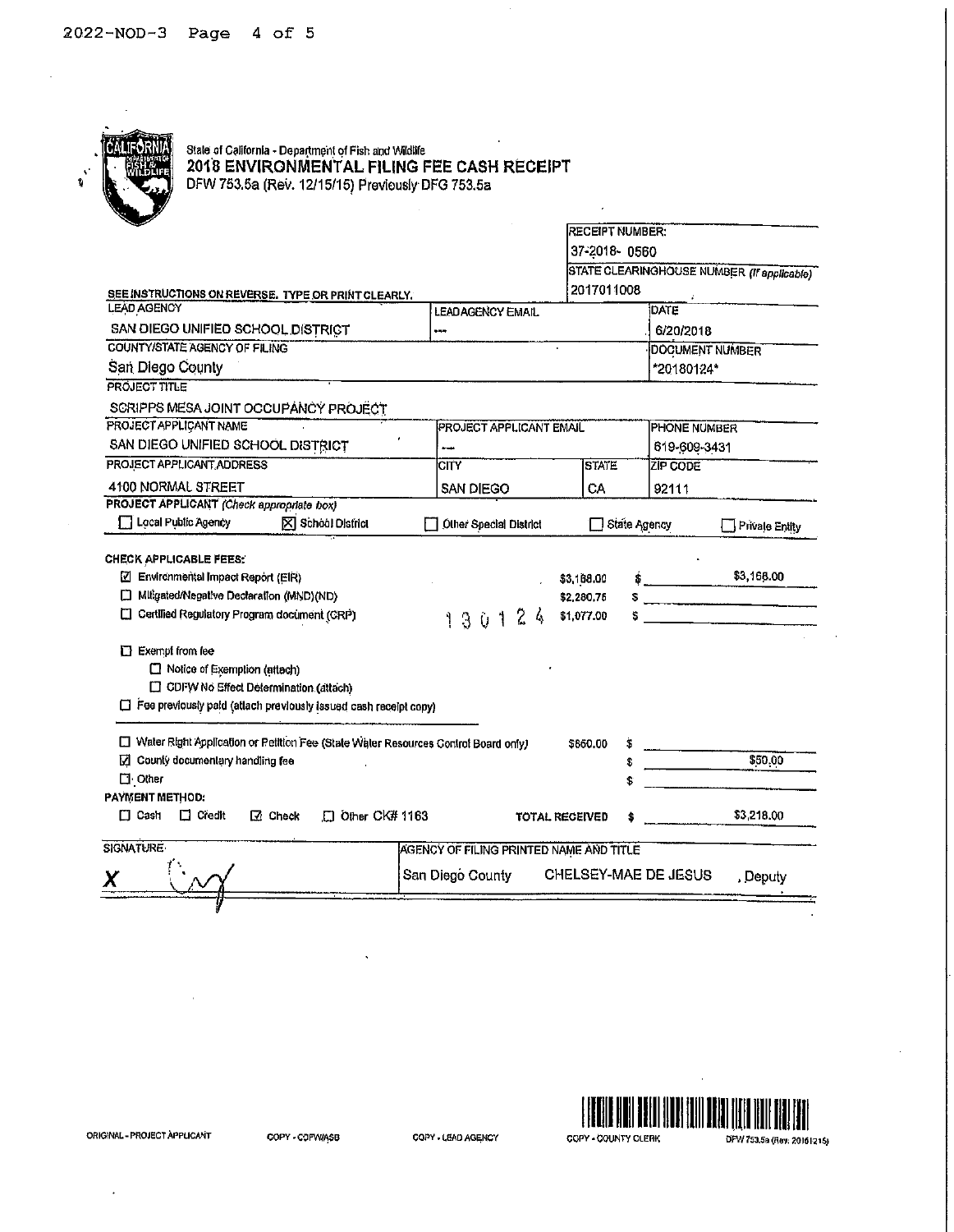$\bar{a}$ 

 $\bar{\chi}$ 

 $\bar{z}$ 

 $\ddot{\phantom{a}}$ 

| <b>Notice of Determination</b>                                                                                                                                                                                                                                                                                                                                                                                                                                                                                                                                                                                                                                                                                                                                                                  |                                                                                                                                                                              |
|-------------------------------------------------------------------------------------------------------------------------------------------------------------------------------------------------------------------------------------------------------------------------------------------------------------------------------------------------------------------------------------------------------------------------------------------------------------------------------------------------------------------------------------------------------------------------------------------------------------------------------------------------------------------------------------------------------------------------------------------------------------------------------------------------|------------------------------------------------------------------------------------------------------------------------------------------------------------------------------|
|                                                                                                                                                                                                                                                                                                                                                                                                                                                                                                                                                                                                                                                                                                                                                                                                 | Appendix D                                                                                                                                                                   |
| <b>X</b> Office of Planning and Research<br>U.S. Mail:<br>Street Address:<br>P.O. Box 3044<br>1400 Tenth St., Rm 113<br>Sacramento, CA 95812-3044 Sacramento, CA 95814                                                                                                                                                                                                                                                                                                                                                                                                                                                                                                                                                                                                                          | From:<br>Public Agency: San Diego Unified School District<br>Address: 4860 Rufner Street, Annex Room 5<br>San Diego, CA 92111<br>Contact: Paul Garcia<br>Phone: 858-637-6290 |
| <b>County Clerk</b><br>County of: San Diego<br>Address: 1600 Pacific Highway, Suite 260<br>San Diego, CA 92101                                                                                                                                                                                                                                                                                                                                                                                                                                                                                                                                                                                                                                                                                  | Lead Agency (if different from above):                                                                                                                                       |
| 180124                                                                                                                                                                                                                                                                                                                                                                                                                                                                                                                                                                                                                                                                                                                                                                                          |                                                                                                                                                                              |
| Resources Code.                                                                                                                                                                                                                                                                                                                                                                                                                                                                                                                                                                                                                                                                                                                                                                                 | SUBJECT: Filing of Notice of Determination in compliance with Section 21108 or 21152 of the Public                                                                           |
| State Clearinghouse Number (if submitted to State Clearinghouse): 2017011008                                                                                                                                                                                                                                                                                                                                                                                                                                                                                                                                                                                                                                                                                                                    |                                                                                                                                                                              |
| Project Title: Scripps Mesa Joint Occupancy Project                                                                                                                                                                                                                                                                                                                                                                                                                                                                                                                                                                                                                                                                                                                                             |                                                                                                                                                                              |
|                                                                                                                                                                                                                                                                                                                                                                                                                                                                                                                                                                                                                                                                                                                                                                                                 | Project Applicant: n/a $SDI/SD$ 4/00 $N$ 00 $N_0$ 01 $S\neq$ 50. 9211/619-609-3431                                                                                           |
| Project Location (include county): 10380 Spring Canyon Road, San Diego, CA 92131                                                                                                                                                                                                                                                                                                                                                                                                                                                                                                                                                                                                                                                                                                                |                                                                                                                                                                              |
| San Diego County<br>Project Description:                                                                                                                                                                                                                                                                                                                                                                                                                                                                                                                                                                                                                                                                                                                                                        |                                                                                                                                                                              |
| Proposed Project would involve the redevelopment of the existing innovation Academy Charler School jointly<br>occupied by a 264 unit residential multifamily development. The District proposes the demolition of existing<br>structures and the construction of a mixed-use multi-family residential community featuring one-, three-, and -<br>four-story buildings; a clubhouse/leasing center; a one-story retail/commercial space; a one-story student<br>makerspace and community center building; residential amenities including a pool and spa, clubhouse/leasing<br>center, fitness center, courtyards, and a dog run; a parking structure; and two surface parking lots.<br>This is to advise that the San Diego Unified School District<br>(X) Lead Agency or B Responsible Agency) | 打<br>has approved the above                                                                                                                                                  |
| described project on June 19, 2018 and has made the following determinations regarding the above<br>(date)<br>described project.                                                                                                                                                                                                                                                                                                                                                                                                                                                                                                                                                                                                                                                                |                                                                                                                                                                              |
| 1. The project $[\Box]$ will $[\times]$ will not] have a significant effect on the environment.<br>2. X An Environmental impact Report was prepared for this project pursuant to the provisions of CEQA.<br>A Negative Declaration was prepared for this project pursuant to the provisions of CEQA.<br>3. Mitigation measures $[\mathbb{X}]$ were $\Box$ were not) made a condition of the approval of the project.<br>4. A mitigation reporting or monitoring plan $[\overline{X}]$ was $\Box$ was not] adopted for this project.<br>5. A statement of Overriding Considerations [ ] was [X] was not] adopted for this project.<br>6. Findings [X] were [ ] were not] made pursuant to the provisions of CEQA.                                                                                |                                                                                                                                                                              |
| This is to certify that the final EIR with comments and responses and record of project approval, or the<br>negative Declaration, is available to the General Public at:<br>4860 Ruffner Street, Annex Room 5, San Diggo, CA 92111                                                                                                                                                                                                                                                                                                                                                                                                                                                                                                                                                              |                                                                                                                                                                              |
| Signature (Public Agency);                                                                                                                                                                                                                                                                                                                                                                                                                                                                                                                                                                                                                                                                                                                                                                      | Title: Dir. Project Management.                                                                                                                                              |
| <b>Gary Stariford</b><br>Date: $\leq \cdot 29.78$                                                                                                                                                                                                                                                                                                                                                                                                                                                                                                                                                                                                                                                                                                                                               | Date Received for filing at OPR: 1                                                                                                                                           |

Authority cited: Sections 21083, Public Resources Code.<br>Reference Section 21000-21174, Public Resources Code.